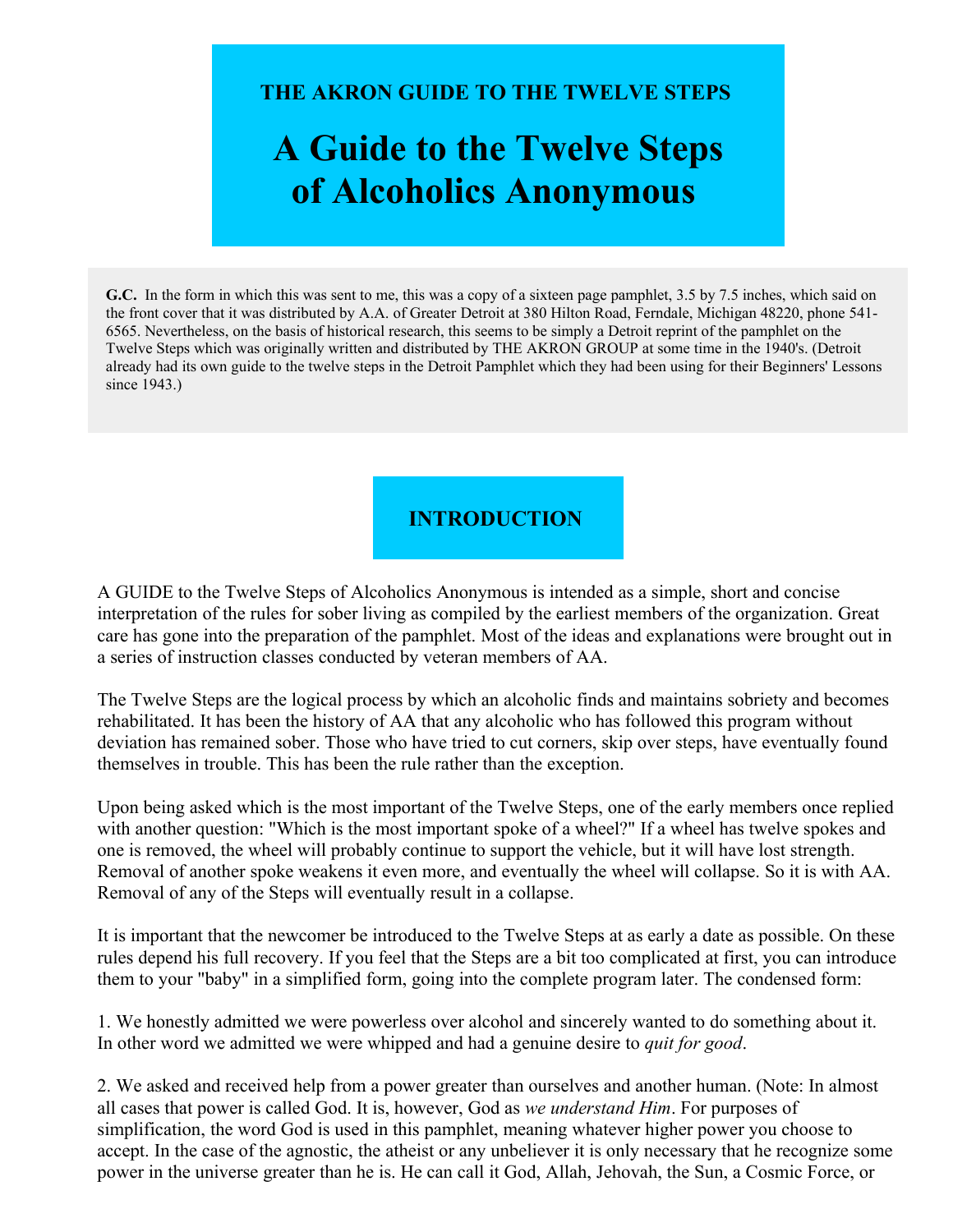whatever he chooses. He is almost certain to admit that we live in an orderly world, a world where night invariably follows day, where spring follows winter, where corn ripens at a certain season, where the young are born on an invariable schedule, where the planets and other heavenly bodies maintain an orderly course. So it is only logical that there is some greater power behind this orderliness. Such an admission is all that is necessary.)

3. We cleaned up our lives, paid our debts, righted wrongs.

4. We carried our new way of life to others desperately in need of it. The Twelve Steps follow a logical sequence, one that has been used almost universally by successful members of AA. They were carefully thought out by the founders of the organization and are as true and as necessary to successful recovery from alcoholism today as they were when they were written.

#### **FIRST STEP**

We admitted we were powerless over alcohol -that our lives had become unmanageable.

WITHOUT the first step there is no chance of recovery., It has been demonstrated over and over again that a person becomes sober and stays sober only when he is doing so for himself and himself alone. He may become sober temporarily for the sake of some person, fear of some sort, because of his job, but unless he is sincerely, genuinely determined to sober up for himself, his days of sobriety are numbered.

It is a difficult step to take. It is a step in which no assistance from an outside source is possible. the prospect must make it alone. It is not easy to admit defeat. For years we have said, "I can stop drinking any time I want to." For years we have believed that sobriety was "just around the corner." tragically enough, we never rounded that corner; and we suddenly discovered, much to our dismay, that we could not quit. We were like rabid baseball fans who still hope for a miracle when the home team goes into the final inning trailing by half a dozen runs.

So we finally came to the fork in the road. We either honestly admitted that we had a problem or we continued sinking deeper and deeper into the bog of alcoholism, resulting in loss of mind or death. Until the admission is made, to ourselves, that our alcoholic problem has gone our to control we have on inspiration to stop drinking. But once that admission has been made the was is cleared. It is at this point that Alcoholics Anonymous can step in and lend a helping hand in the remainder of the program. The remaining steps are automatically made easier.

The symptoms of alcoholism are clearly defined. There are scores of them, but among the major ones are:

The inability to stop drinking after taking one drink.

The necessity for a drink in the morning to "straighten up," that morning drink developing into another drunk.

Getting drunk at the wrong time. That is, getting drunk when every instinct tells us that the occasion is one calling for sobriety.

Inability to sleep without the use of alcohol.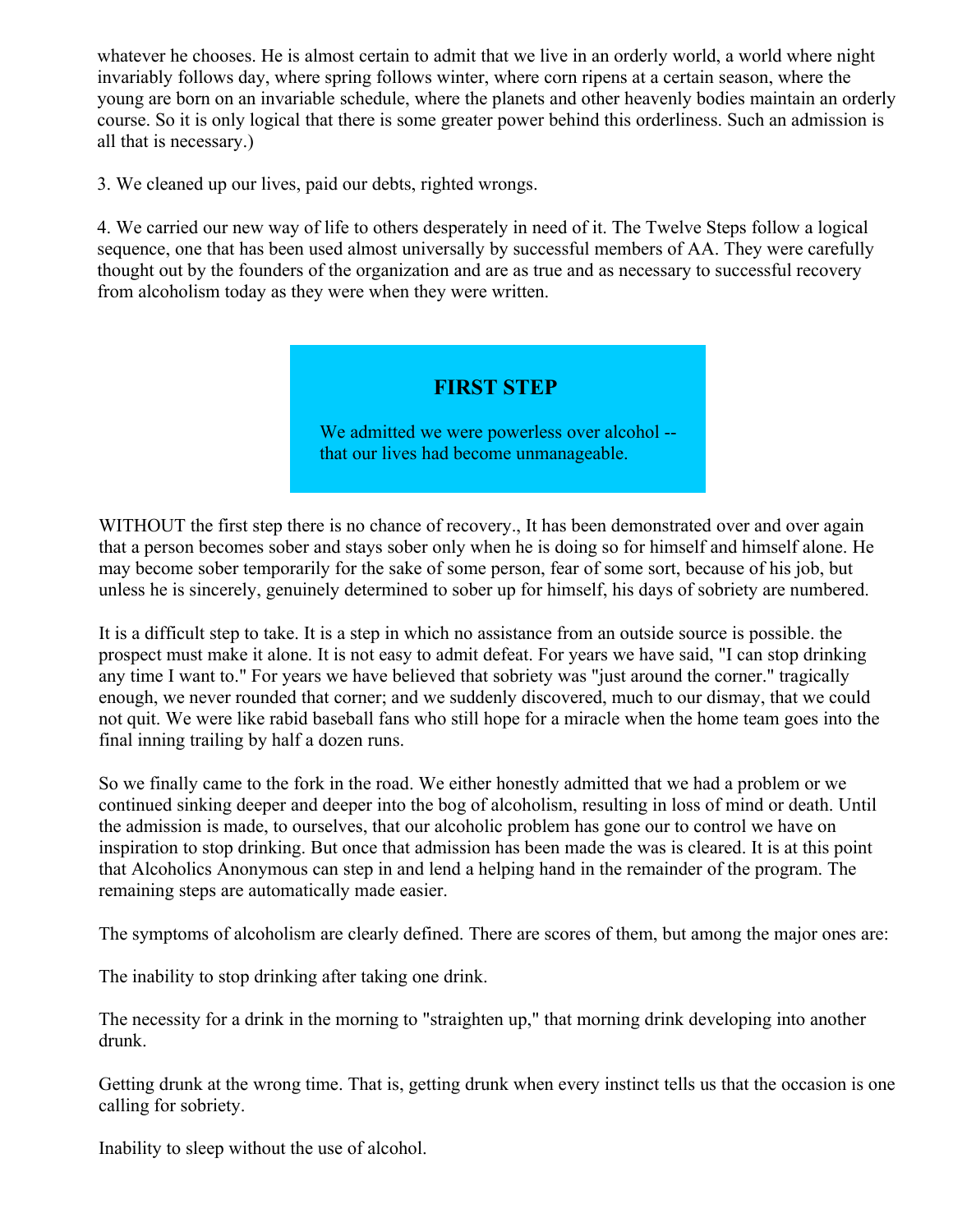Loss of memory during a drunk and the deadening of memory even when sober.

The prospect will doubtless recognize many symptoms as his own when he listens to the stories of members of the group. When he recognizes them, it is imperative to impress on him that even if he isn't an out and out alcoholic he is studying hard to be one, and the time when he will be in serious trouble is not too far away.

There is no known cure for alcoholism. Once a person becomes an alcoholic (he won't recognize it when he crosses the border line) he is an alcoholic for life. He may go years and years without touching intoxicants, yet when he does, he will be back in the same old squirrel cage again. Strangely enough, case histories prove that he will be worse than he was before.

So it is not only important that we admit that we are powerless over alcohol, but that we *continue* bear in mind at all times that we are alcoholics. Only complete sobriety can make us and keep us normal.

If, as a newcomer, you can honestly say to your AA friend, "I have an alcoholic problem; I am certain that I am an alcoholic; I want to do something about it," half of the battle is won. You are then open to teaching. Your mind is prepared to receive instructions in the AA way of life.

## **SECOND STEP**

Came to believe that a power greater than ourselves could restore us to sanity.

HAVING taken the first step we naturally ponder what we can do to receive assistance. Looking into the past we discover that our attempts to give up alcohol through our own will power have always failed. It is comforting to know, however, that many great minds are agreed that trying to use will power is like trying to lift yourself by your bootstraps. The sincere efforts of our families and friends to help us have been unsuccessful. We have fancied ourselves as rugged individualists. We have liked to think "I am master of my fate, I am captain of my soul." A little honest thinking convinces us that we have been miserable failures as captains and masters.

Many of us tried doctors and hospitals. Some of us tried religion. We found deep sympathy, but we did not find sobriety. The results were always the same -- we got drunk again.

Will power, help from families and friends, medicine, and formal religion having failed, there is but one place to turn. That is to God as we understand Him. This is not as difficult as it might seem. You are not asked to go to church. You are not asked to seek the advice of a clergyman. You are only asked to quit trying to run your own life, and to keep an open mind. You are asked to accept teaching from a group of men who have ironed out the same problem that is bringing you deep trouble.

Perhaps the easiest approach to the Second Step is to think back to our childhood. When we got into trouble we ran to our mother or father, knowing there was complete safety in their arms. We told them our troubles and our minds were relieved. Picture, then, God as a universal Father, ready to listen to your troubles, ready to give you the same understanding and protection you received from your parents in childhood. If your faith is not too strong at first try solving it this way: Look around at your new friends in AA. The program has worked for them. Their troubles were as great as yours. They were down-and-outers morally and in many cases physically. Yet they have followed the rules and have managed to keep sober. It is just a matter of following the advice of your new friends. Follow the program they lay out for you.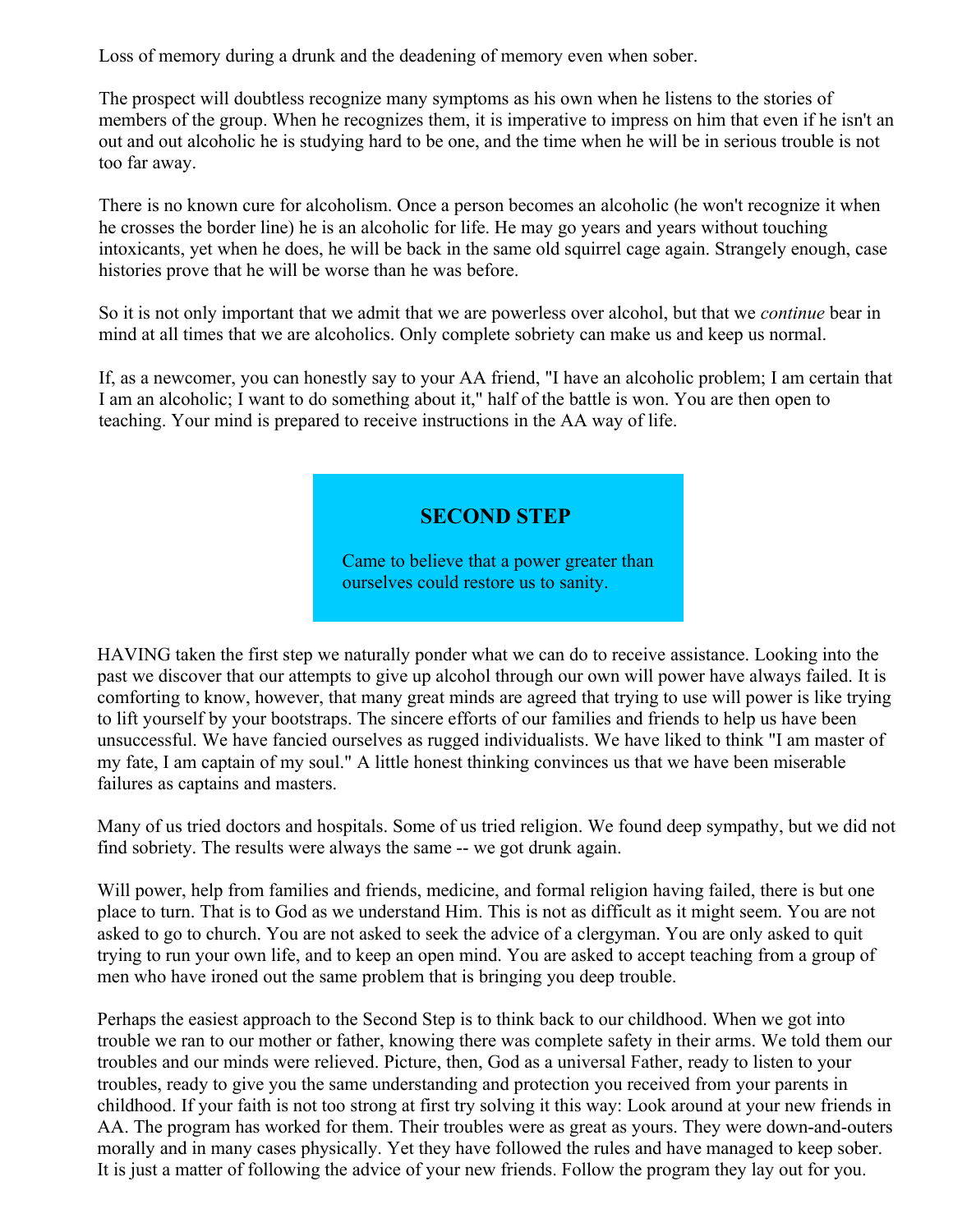Have faith in that program. It has worked for them. It can work for you.

# **THIRD STEP**

Made a decision to turn our will and our lives over to the care of God *as we understood Him*.

ONCE having come to believe there is a Power greater than ourselves, it is not too difficult to turn our lives over to that Power.

It was explained in the Second Step that as rugged individualists we were rank failures. Forever looking into the future, we were forever disappointed when our plans failed. It is at this point that the Day by Day, or the Twenty-Four Hour plan comes to our assistance.

We have found that by giving up planning, by letting each day take care of itself -- and it always will -we have been able to keep sober. We can't control the future. The past is done and can't be returned. And so if we can do a good job this day we are doing the best we possibly can. We start the day by deciding to stay sober for just twenty-four hours. We ask assistance from God to stay sober for that brief period. And when the day ends we thank God for the help He has given us. And on the next day and the next we follow the same program.

This is the first step in turning our will and our lives over to God as we understand Him. From this small beginning we develop until we find we are no longer headstrong, we are no longer trying to run our own lives and making a sorry job of it.

# **FOURTH STEP**

Made a searching and fearless moral inventory of ourselves.

AGAIN we come to a step that requires courage. One of our chief reasons for drinking was to escape from ourselves. We were afraid of our own thoughts and knew we could escape from them through alcohol. We were afraid to face facts. We were afraid of our jobs, afraid of our families, afraid of responsibility. And we were afraid of thinking about them.

So having fortified ourselves by taking the major hurdles embodied in the first three steps, we find the time has come to actually do something definite about our problem. So very much like a bather diving into an icy lake we plunge into an inventory of ourselves.

And what do we find? We have been dishonest. We have lied. We have cheated. We have broken hearts. We have stolen. We have slandered others. We have indulged in extra-marital activities. We have cursed God and man. We have broken faith. We have smashed most of the laws of God and man. In all, we find that we are pretty sorry, miserable individuals, and every one of these facts can be traced back to alcohol.

To continue the inventory, we consider our physical selves, finding that health is impaired, memory is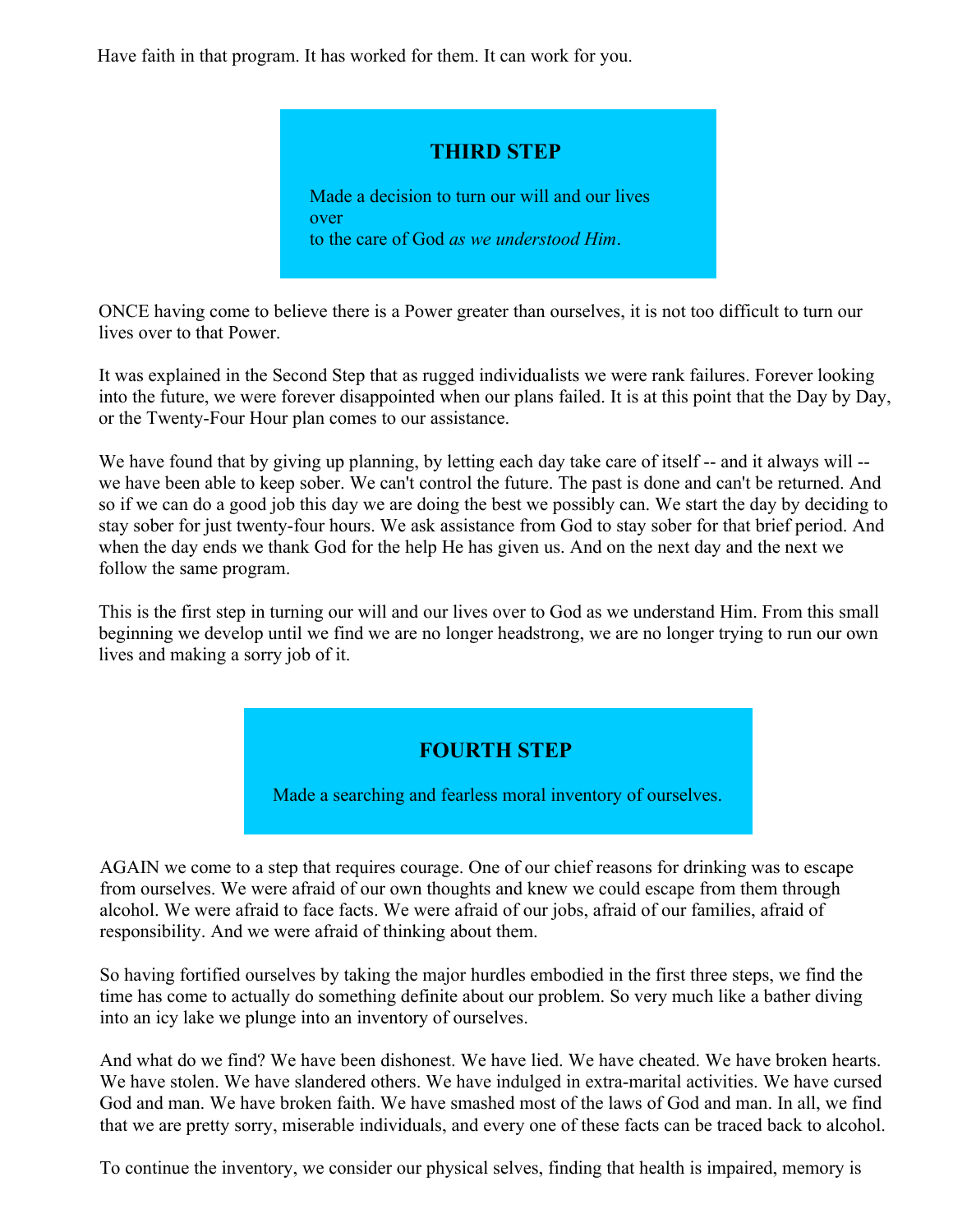faulty, appearance is becoming more careless and slovenly, finances are at a low ebb. And having honestly taken ourselves apart we wonder how on earth people have put up with us all this time.

It is a brave act to dissect ourselves thus. But we are fully compensated in the great feeling of satisfaction we experience in having at last squarely faced an issue. No man in his right senses wants to continue in this manner when he finds out what is wrong with him, so we logically come to the Fifth Step.

#### **FIFTH STEP**

Admitted to God, to ourselves and to another human being the exact nature of our wrongs.

HERE again we find a very logical sequence. Having analyzed ourselves we find it makes sense to do something toward righting what we have found wrong. If we have taken the Fourth Step we have already fulfilled the first and second parts of the Fifth Step requirements. For a calm diagnosis of ourselves brings our defects. So we come to one of the oldest truths in the world -- a trouble shared is a trouble cut in half.

To admit our wrongs to another person may sound like an insurmountable obstacle, but actually it is very easy if we go about it in the right way. And any good AA can show the path. It does not mean that we formally sit down with someone and say: "I have done wrong in the following manner: First, I have been, etc., etc." If that were the method used, AA would not be the great organization it is today.

The AA member will pave the way by first telling his story. The newcomer will be amazed at his frankness, at the ease with which he tells of usually unmentioned escapades. He will tell how rotten he has acted toward his family, or how he spent weeks of his life in jail or institutions; of dishonesties; of lies and subterfuges; the whole sorry picture.

One or two conversations like this and the newcomer will begin to unburden himself. Things that he thought he would never tell a living soul start to come out. And as he shares his secrets his mind becomes unburdened of the terrific weight he has been carrying.

He literally gets his troubles off his chest, and one reason for drinking -- drinking to forget -- immediately disappears. It is at this point that real sobriety begins. Nor can an alcoholic be safe until he has unburdened himself. He begins to feel that he "belongs." And after he has stood up in public, leading his first meeting, he then feels that he is a full-fledged member.

The newcomer is definitely progressing, and is ready for the next two steps, which are grouped together for explanation and interpretation.

#### **SIXTH STEP**

Were entirely ready to have God remove all these defects of character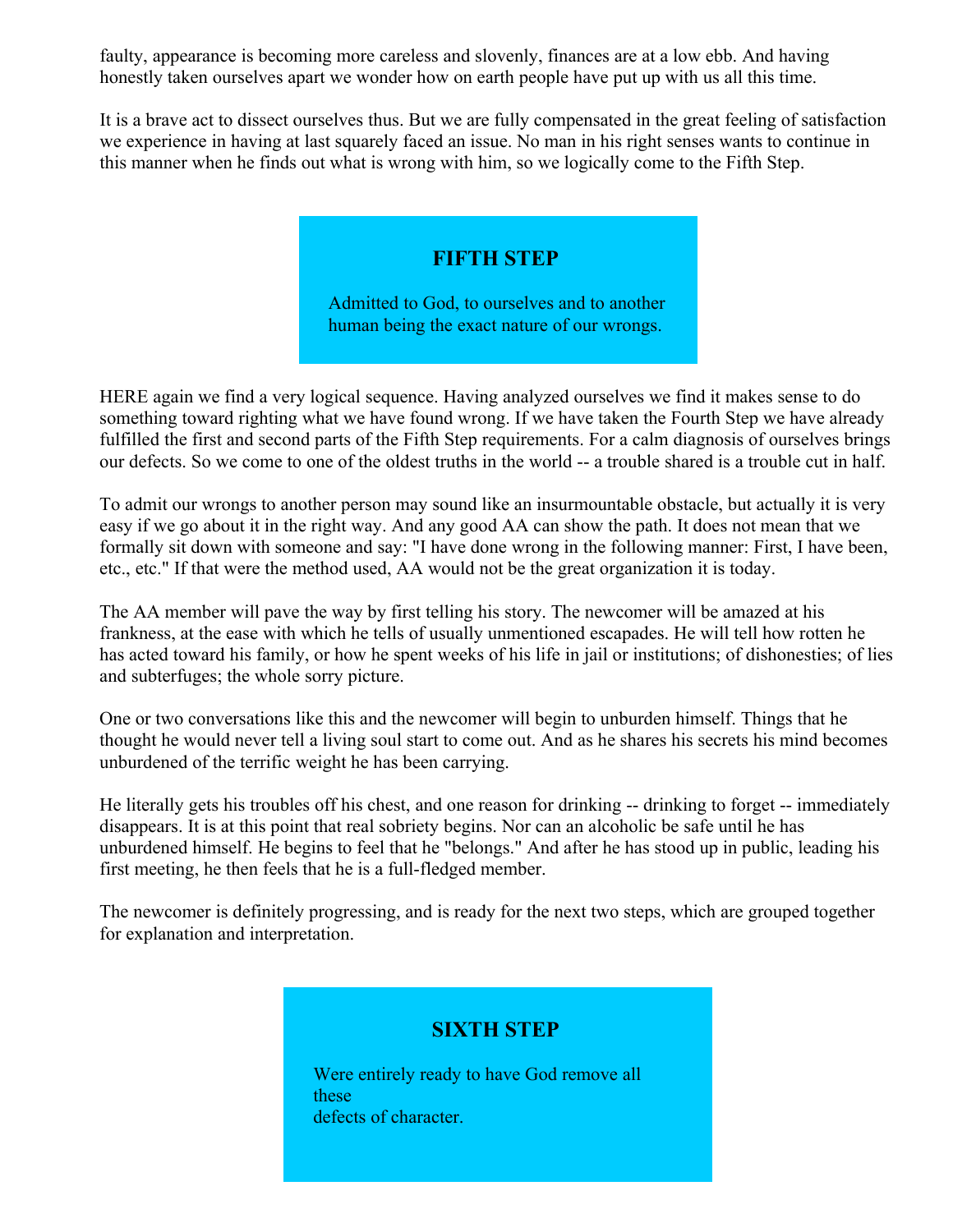#### **SEVENTH STEP**

Humbly asked Him to remove our shortcomings.

IT IS VERY likely that we will willingly take the Sixth Step. As we scan the faces of our new friends in AA we see something we want. We see contentedness, freedom from fear, happiness, serenity and peace. We have been harassed by fear of losing our jobs, fear of divorce, fear of creditors, in fact, fears without end. We want to be like our new friends. And so, remembering back that no human agency has helped us before, we are willing to have God remove all defects of our characters.

But how do we ask Him to do it?

In the first place, we must remember at all times that we cannot bargain with God. In our drinking days we would get into trouble and pray something like this: "Oh God, if you will get me out of this jam I'll never get in trouble again."

But whether or not we got out of that particular jam, you were right back into another one. Instead of asking for outright help, ask for guidance. Ask merely to be shown the way, so that you can do your own part. As we said earlier in this booklet, ask for guidance for one day at a time. The days will grow into weeks, into months and into years. Yet it has been but one day at a time.

Do this humbly. Humility is sometimes difficult to attain. In our cups we were big shots. They were all out of step but Jim. Try to remember that regardless of who you are, you are but a tiny cog in the great universe. Look at a distant star at night. Remember that it took the light from that star a century or more to reach the earth. Remember the star on which you gaze could probably swallow the sun without noticing it. Consider that the earth is one of the lesser planets. And then consider your own physical insignificance. It will make you feel small and humble. And it is with that attitude that you should ask God to remove your shortcomings.

To be humble is not to grovel before men. It is not to become a doormat for society.

Yet while in the flesh we are but infinitesimal specks, always remember that the very essence of the Christian religion is that the soul of man is eternal. It is the most precious thing in the world. In the very least of us is a little spark of the divine. It is that divinity that makes us rise above the lower animals.

Humility is based on the recognition that we are the children of God. It is the consciousness of the need of a power greater than our own and a willingness to let that power control our lives.

Very simply put, humility is teachability, an open mind to the truth.

And when we can bring ourselves to this state, our recovery is well under way.

# **EIGHTH STEP**

Made a list of all persons we had harmed, and became willing to make amends to them all.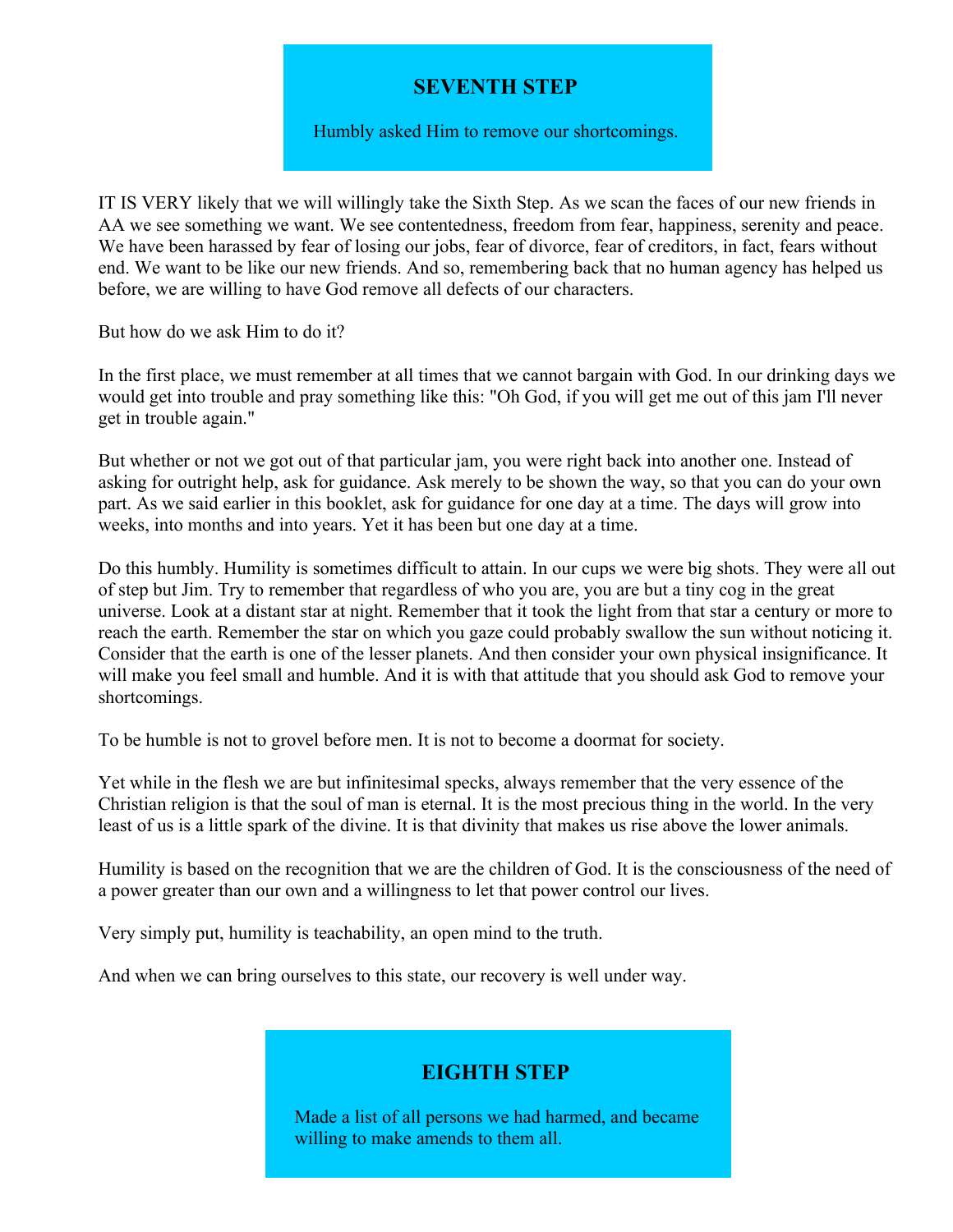## **NINTH STEP**

Made direct amends to such people wherever possible, except when to do so would injure them or others.

THESE TWO steps are in such direct relation to each other it is simpler to discuss them as one.

It is at this point that we begin the physical act of rehabilitation. Here is something physical that we can do. It is where we clean up the book of our lives and start a brand new ledger.

Our debts are of two kinds, the physical and the moral. A very satisfactory way to square accounts is to take a piece of paper and list your debts.

As you square accounts check off each one. It is comforting process to watch the list grow smaller and smaller until it disappears. This is not an easy step. We would prefer to forget the past and its debts. But as long as we owe them, they are impossible to forget. They come back to haunt us. And an alcoholic can't afford to be haunted by the past.

So we set about paying back our physical debts. There are those long-neglected bar bills what have driven us from some of our favorite haunts. There is the doctor, and the butcher, and the baker, and the friend who loaned us money. There is the vase we broke on a drunken party at a friend's home, perhaps our financial condition does not permit us to clean up our debts all at once. Do not hesitate to pay a dollar here and a dollar there. It is remarkable how soon they are cleared up, and we will find we have gained new friends. Or perhaps a bank or other financial institution will lump all your debts together and pay them off, taking your note. By all means pay off this note as rapidly as possible.

It is not so easy with the moral debts. Some of these we can never repay. There is your employer who has given you chance after chance -- many more than you actually deserved. It would be well to let him know, not only by word but by deed that you are doing something to solve your drinking problem. He will be skeptical at first, perhaps, but he is going to admire you more and more as time passes.

There are your friends whom you have let down. A few apologies are in order here. There are those you have maligned, ridiculed, or slandered. As you make amends you will find yourself increasing in strength and stature. Finally there are your dear ones who tried so hard to love you, to help you. How many times have you broken their hearts? How many times have you disappointed them? How many times have you promised to quit drinking, only to break the promise within a few hours or a few days? How many times have you let them down in a crisis? And yet they have stood by you. They have nursed you back to health when the worst thing wrong with you was a bad hangover. They have paid your debts. They have protected your names and reputation. They have fought for you when you could not fight for yourself. They have put up with your lies, your subterfuges, your wanderings into extra-marital excursions, your dishonesties, your vile morning-after disposition. And they still love you.

Here is a debt that cannot be repaid by words -- even though you apologize until the very moment of death. This moral debt can never even fully be repaid by deeds. But it can be reduced to a minimum. The history of AA sparkles with families reunited and happily living together. But don't expect this miracle to happen overnight. Always remember, it took you years to become an alcoholic. Full rehabilitation cannot be expected in a day or a week or a month. The road to rehabilitation is not as long as the road to alcoholism, but neither is it as tough. If you have successfully made the Sixth and Seventh Steps you will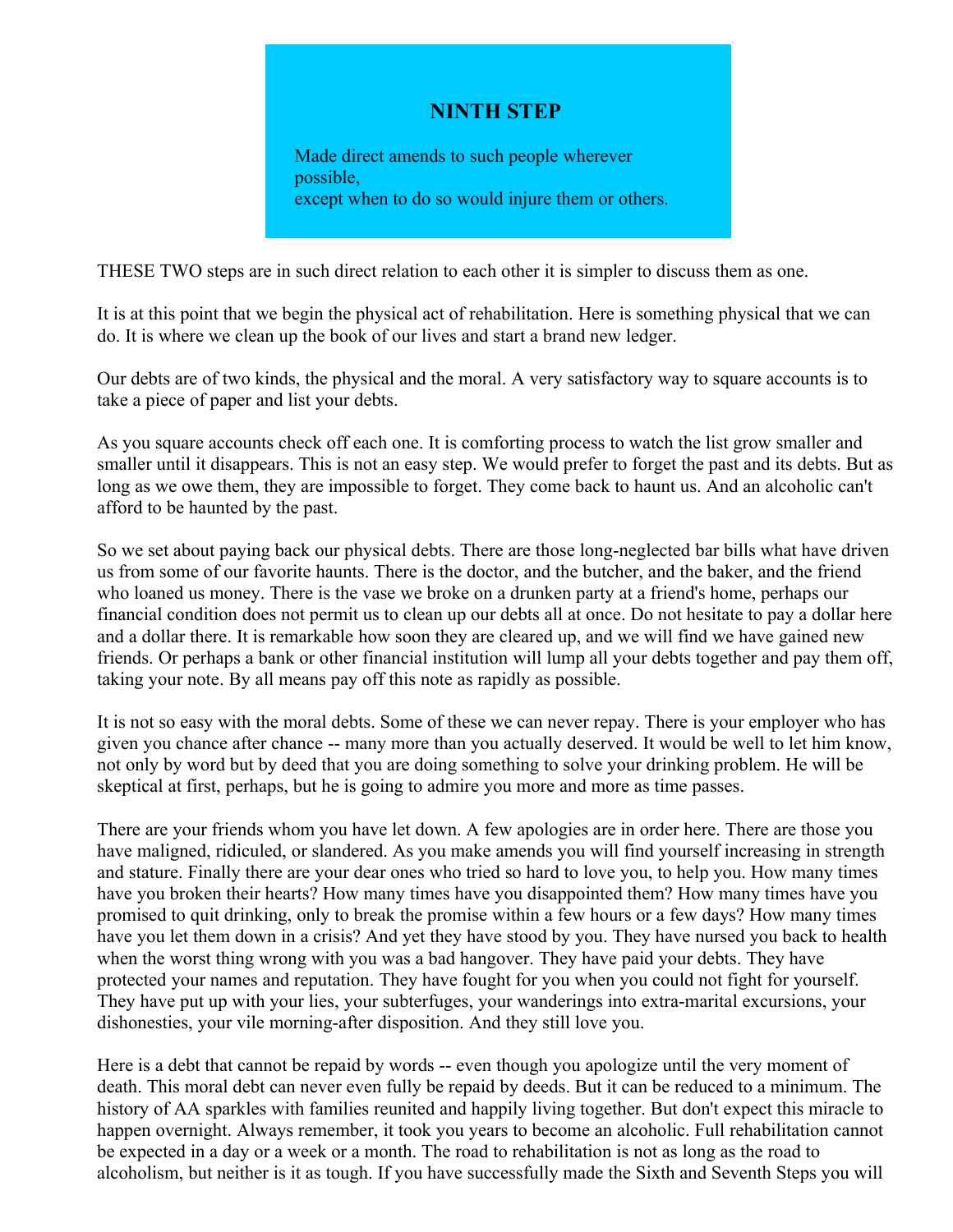fully understand this. Always remember, easy does it. We must take life and its problems a single thing at a time. The longest journey starts with but a single step.

Do not minimize the importance of the Eighth and Ninth Steps. Without having taken them you will never be on firm ground. Having conscientiously taken the, your future is more assured.

## **TENTH STEP**

Continued to take personal inventory and when we were wrong promptly admitted it.

WE FIND in AA that after a few months of sobriety, after the alcohol is completely out of our systems, our problems are more mental than physical. It is very likely that a psychic quirk scarred us on our drinking careers in the first place. It has been the rule rather than the exception in AA that as long as a person thinks straight he remains sober. When he goes back to the old alcoholic way of thinking, he gets drunk.

There are certain luxuries common to the average person that an alcoholic cannot afford. He cannot afford resentment, nor self pity. He cannot afford envy nor greed. He cannot afford dishonesty of any kink. He cannot afford procrastination, putting off till tomorrow what should be done today. He cannot afford to do anything that will cause him regret or disturb his peace of mind later. And so we must keep our thinking straight and clear. We must recognize that our enemy is alcohol, and that enemy is lurking to slay us on the slightest excuse, at the slightest opening.

And so it is important that we continue to take personal inventory. Perhaps we find ourselves criticizing some other member's method of staying sober. Instead, admire him for doing a fine job, whatever his method. Perhaps you resent something a leader has said. Forget it, it will be your turn to lead before long, and you will probably offend someone yourself. Perhaps you don't think your boss is advancing you fast enough. Just how long have you deserved to be advanced?

This list could be prolonged by thousands of words. But by this time you have advanced far enough in this new way of living to recognize what is good and what is harmful to you.

So, take time off occasionally to check up. Are you doing your best? If you are, don't worry. You are making progress.

# **ELEVENTH STEP**

Sought through prayer and meditation to improve our conscious contact with God *as we understood Him*, praying only for knowledge of His will for us and the power to carry it out.

WHAT HAVE I to meditate about? This will be answered within a very few days after you have become associated with AA. For the first time in your life you are giving of yourself, and for the first time in your life you will find that good is repaid with good. You will waken in the morning with clear head and eye.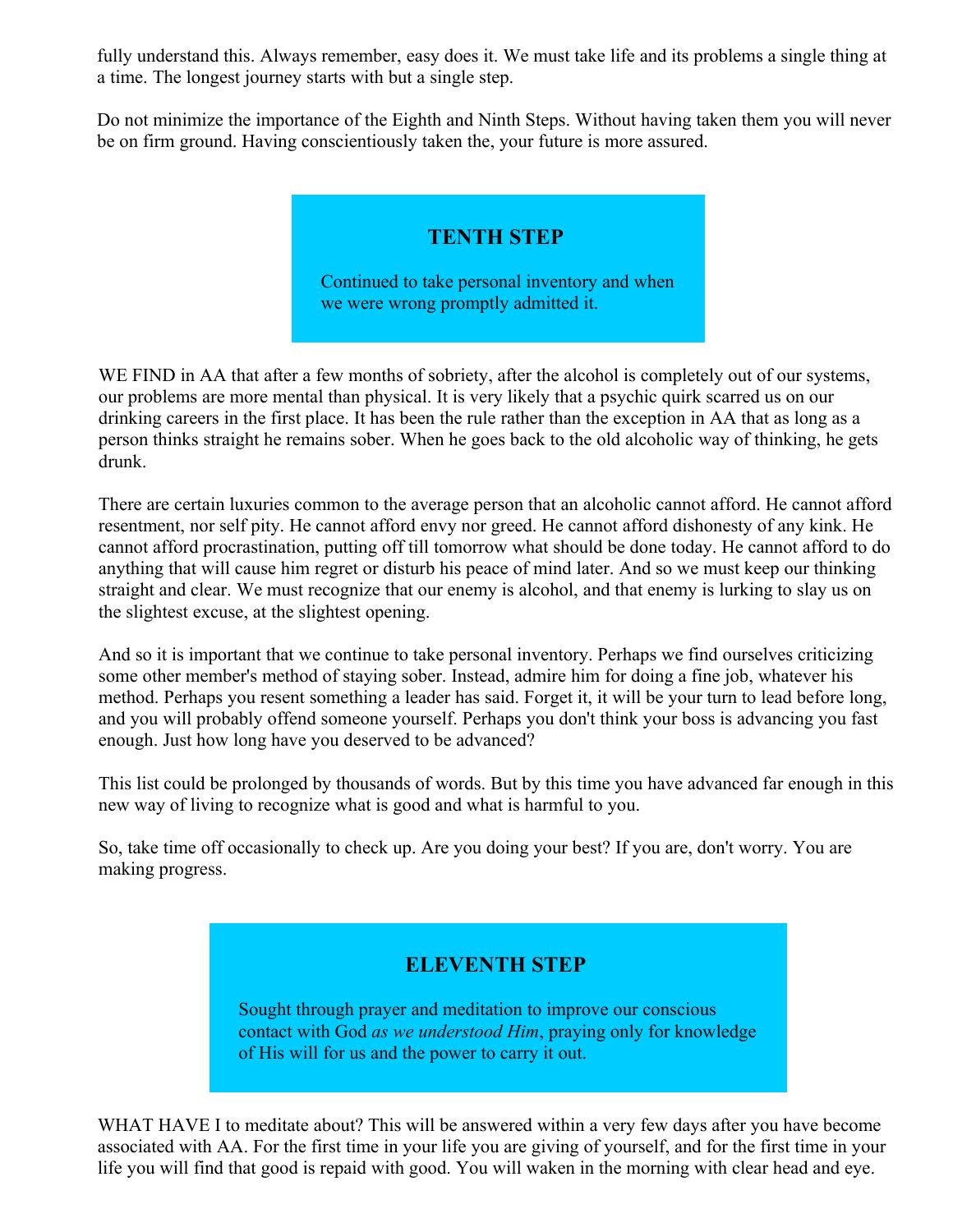You will not be tortured with fears of what you did the night before. People will go out of their way to be cordial, kind and helpful. Happiness will shine in the faces of your loved ones. You will be free from fear, each day will add to your contentedness, you will not be dodging into alleys and crossing streets to avoid moral and physical creditors, you are beginning to have the power to help others. Surely, you have much for meditation.

When you meditate on this new way of living you cannot but realize that there is a God above, guiding you through each successive day and night. As you become more conscious of this you will seem to better understand this Guiding Power. Before long you will find it is easy to pray. But if it doesn't come easily, don't let it worry you.

Even churchmen will admit that prayer as we commonly hear it is phrased in language stilted and archaic. The Thee and Thou form has been used since the days of King James when the present version of the Bible was written. If you don't like it don't use it. It is not hard to say before retiring, "Thank you, God, for keeping me sober today." Nor is it hard to say in the morning, "Please, God, guide me in the path of sobriety and decent and useful living this coming day." Make your talks with your Guiding Power a personal thing. Give thanks for help and ask for assistance as though you were addressing your earthly father. Your sincerity is what counts, not the form of language you use. And be certain that the God to whom you pray will make it easier for you to work out your own salvation.

#### **TWELFTH STEP**

Having had a spiritual experience as the result of these steps, we tried to carry this message to other alcoholics, and to practice these principles in all our affairs.

NOW YOU ARE on your own. Your AA friends have given you your tools and showed you how to use them. From now on it is your job to fashion your life.

In the first place, don't be thrown by the phrase "Spiritual experience." It may bring to mind something supernatural -- perhaps the lightning flashing, the thunder resounding. Or as in the case of Saul of Tarsus, a blinding flash of light. A sudden spiritual experience or awakening is extremely uncommon. Perhaps a score out of the thousands in AA have experienced it. But it is a slow process for the average person. We are inclined to confuse spirituality with theology, dogma, creed and ritual. Just remember that most of us are pretty new to this useful, decent way of living, so we must learn the spiritual side of the picture slowly and simply.

Remember this simple thing: The entire structure of the Christian religion is built on Love. The word has many synonyms, such as Charity, Grace, Good-will, Tenderness, Generosity, Kindness, Tolerance, Sympathy, Mercy, and others. When we help a fellow being, when we are kind to one another we are performing a completely spiritual act. Spirituality is simply the act of being selflessly helpful. If you will start with this simple explanation you will find that the green light has been flashed on. Christ taught that there are two great commandments: to love God; and to love your neighbor as yourself. If you can follow these you will have no trouble.

What you don't understand don't worry about. It will all become clear in a short while. If anything puzzles you, consult an older member of the group. He most likely will straighten out your thinking in a few words.